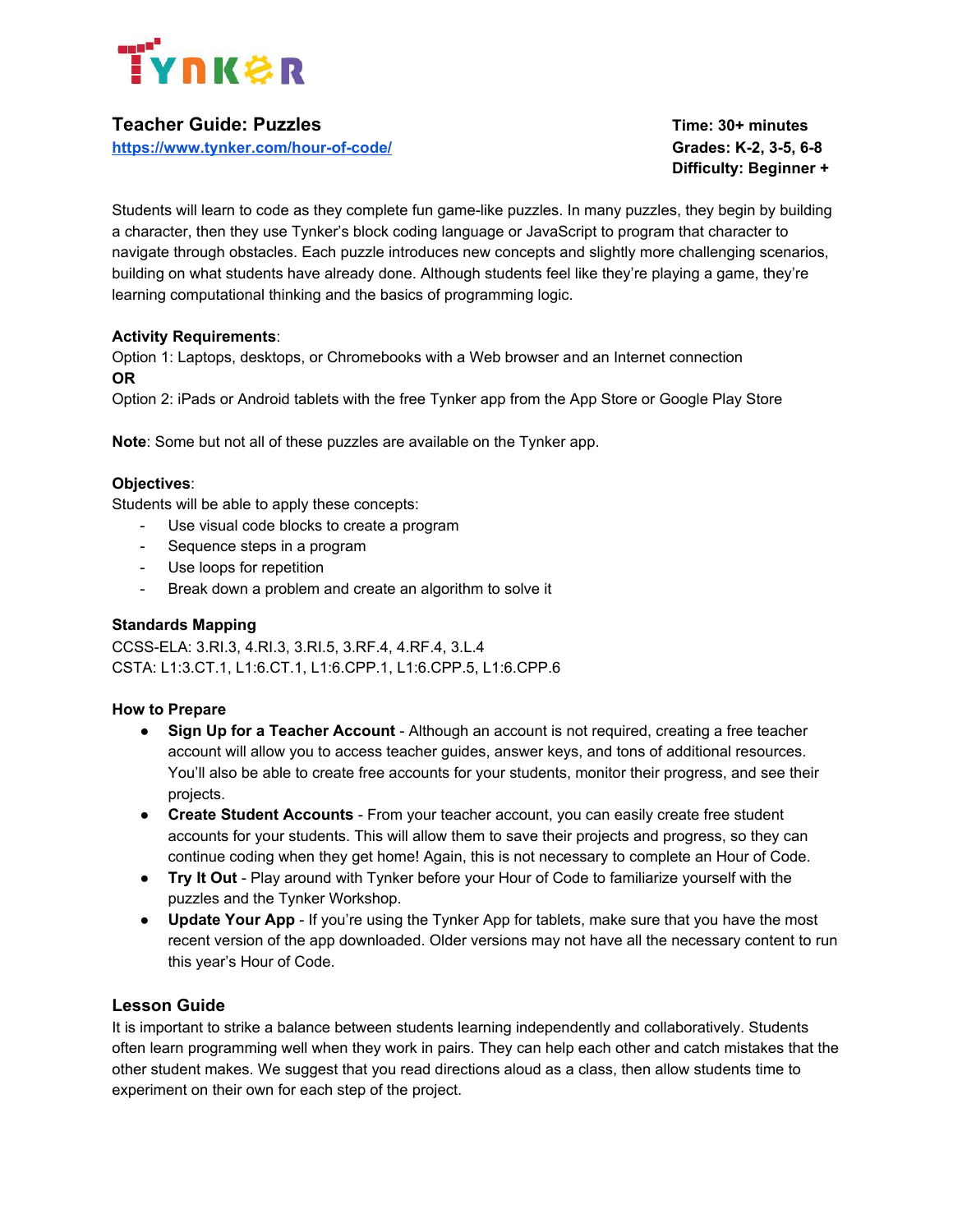

# **Puzzle Options**

We have nine puzzle sets. Puzzles are listed in order from easiest to most difficult. Puppy Adventure and Candy Quest are best for younger students or students who have no experience with programming. Hot Wheels: Obstacle Course, Monster High: Scavenger Hunt, Code Monsters, Dragon Dash, and Lost in Space are best for older students or students who have already completed an easier puzzle set. Code Commander and Debugger are best for older students who already have some experience with programming and are looking to take a next step with more complicated and challenging puzzles. Counter Hack is for late middle school or high school students who are comfortable with block coding and ready to transition to JavaScript.





**[Puppy Adventure](https://www.tynker.com/hour-of-code/puppy-adventure)** - Beginner (K+). In this puzzle set, students must program Pixel the Puppy to help him get home. They'll work on basic sequencing to navigate him around obstacles, then start adding in more complex programming concepts like conditionals and loops for repetition.

This activity has audio instructions on web. [Puzzle Solutions](http://www.tynker.com/support/hoc-2014-answer-keys/answerkey?l=5)

**[Candy Quest](https://www.tynker.com/hour-of-code/candy-quest)** - Beginner (K+). Students create a custom character and program the character to navigate obstacles, collect candy, and get back to the computer. Puzzles introduce sequencing, conditionals, and loops. This activity has audio instructions on web. Also available on the Tynker app for iPads and Android tablets.



[Puzzle Solutions](http://www.tynker.com/support/hoc-2014-answer-keys/candy-quest/)

**Hot Wheels: [Obstacle Course](https://www.tynker.com/hour-of-code/hot-wheels)** - Beginner (3+). Students will solve a set of 20 puzzles to navigate a Hot Wheels racecar. They'll learn programming concepts like sequencing, conditionals, loops, while also reinforcing math concepts like distance, speed, changing direction, and acceleration.

[View Full Guide](https://www.tynker.com/courses/hot-wheels/tynker-hot-wheels-teacher-guide.pdf)



**Monster High: [Scavenger](https://www.tynker.com/hour-of-code/monster-high) Hunt** - Beginner (3+). Students solve 20 coding puzzles to guide Monster High characters through a scavenger hunt. These puzzles get quite challenging in later levels and require students to construct complex algorithms.

Also available on the Tynker app for iPads and Android tablets.

[View Full Guide](https://www.tynker.com/courses/monster-high/tynker-monster-high-teacher-guide.pdf)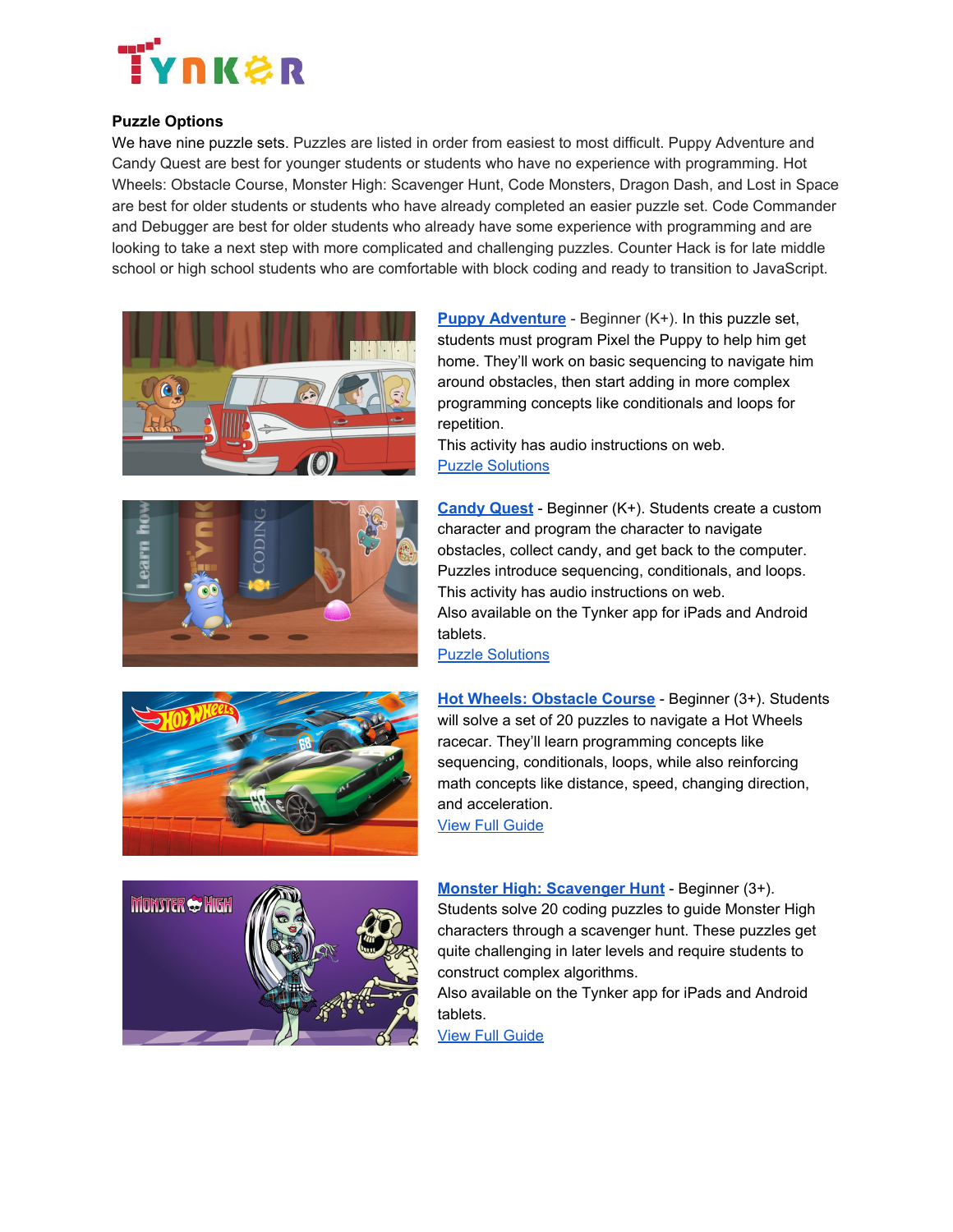# **IYNK&R**











**[Code Monsters](https://www.tynker.com/hour-of-code/code-monsters)** - Intermediate (3+). In this fun coding game, students must collect, train, and battle their monsters against a team of rival monsters. To capture and train their monsters, they'll need to use programming to determine the attack logic. As they play, students learn basic programming concepts like conditional logic and sequencing.

[View Full Guide](https://www.tynker.com/courses/code-monsters/tynker-code-monsters-teacher-guide.pdf)

**[Dragon Dash](https://www.tynker.com/hour-of-code/dragon-dash)** - Intermediate (3+). In each puzzle, students must navigate their dragon to get to the treasure. Each level introduces additional challenges and obstacles, like fireflies and knights, and students must apply computational thinking and programming skills to get past them. They'll learn about sequencing, conditionals, and loops.

[Puzzle Solutions](http://www.tynker.com/support/hoc-2014-answer-keys/dragon-dash/)

**Lost [in Space](https://www.tynker.com/hour-of-code/api/start?chapterid=52829dbf4d50f1be0d000062§ion=0)** - Intermediate (6+). In this puzzle set, students must help Biff the spaceman, who crash-landed his spaceship. They'll use programming to help Biff collect his scattered belongings, find the emergency launchpad, and get back to the moon.

Also available on the Tynker app for iPads and Android tablets (web and app versions may differ slightly). [Puzzle Solutions](http://www.tynker.com/support/hoc-2014-answer-keys/answerkey?l=2)

**[Code Commander](https://www.tynker.com/hour-of-code/code-commander)** - Intermediate (6+). Students will use coding to program the attack logic of each member of their army. As they learn, they'll unlock new characters that they can program. Once they've built up their army and programmed their army, they can battle in the multiplayer arena against friends in their class or Tynker students around the world! [View Full Guide](https://www.tynker.com/courses/code-commander/tynker-code-commander-teacher-guide.pdf)

**[Debugger](https://www.tynker.com/hour-of-code/debugger)** - Intermediate (6+). In this multi-level adventure game, students must find and solve coding puzzles in order to fight bugs and save the motherboard. Students will use the arrow keys to navigate around the world, and along they way they'll solve puzzles. These puzzles are appropriate for students who are already familiar with block-based coding, as well as the basics of sequencing, conditionals, and loops. [Puzzle Solutions](http://www.tynker.com/support/hoc-2014-answer-keys/debugger/)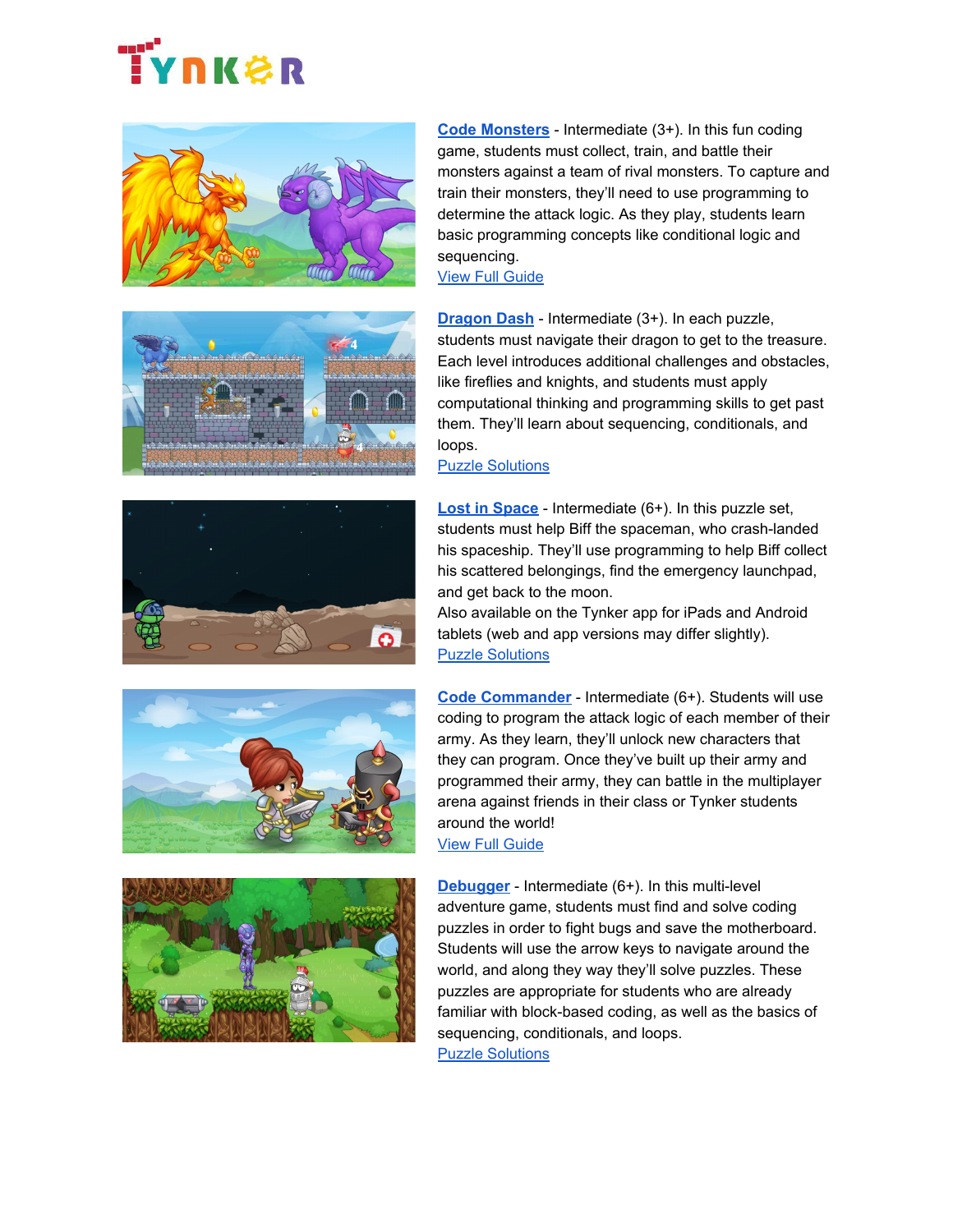



**[Counter](https://www.tynker.com/hour-of-code/counter-hack) Hack** - Advanced (8+). In this puzzle set, students already comfortable with block-based coding will learn the basics of JavaScript syntax and language while also solving computational thinking challenges. They will navigate a character through complex worlds to reach portals.

[Puzzle Solutions](http://www.tynker.com/support/hoc-2014-answer-keys/counter-hack/)

### **Lesson Wrap-Up**

Encourage students to continue working on the puzzles outside of class and to explore other content in Tynker's Hour of Code, such as games and apps that students can build themselves. In our experience, kids love the opportunity to create projects and experiment with programming, and will voluntarily continue projects at home.

Tell your students that they can create an account on Tynker for free and use it to save and share their projects, play coding puzzles, and make many more projects on their own.



# **Hour of Code Certificate**

Be sure to download a personalized certificate for your students when they complete this activity.